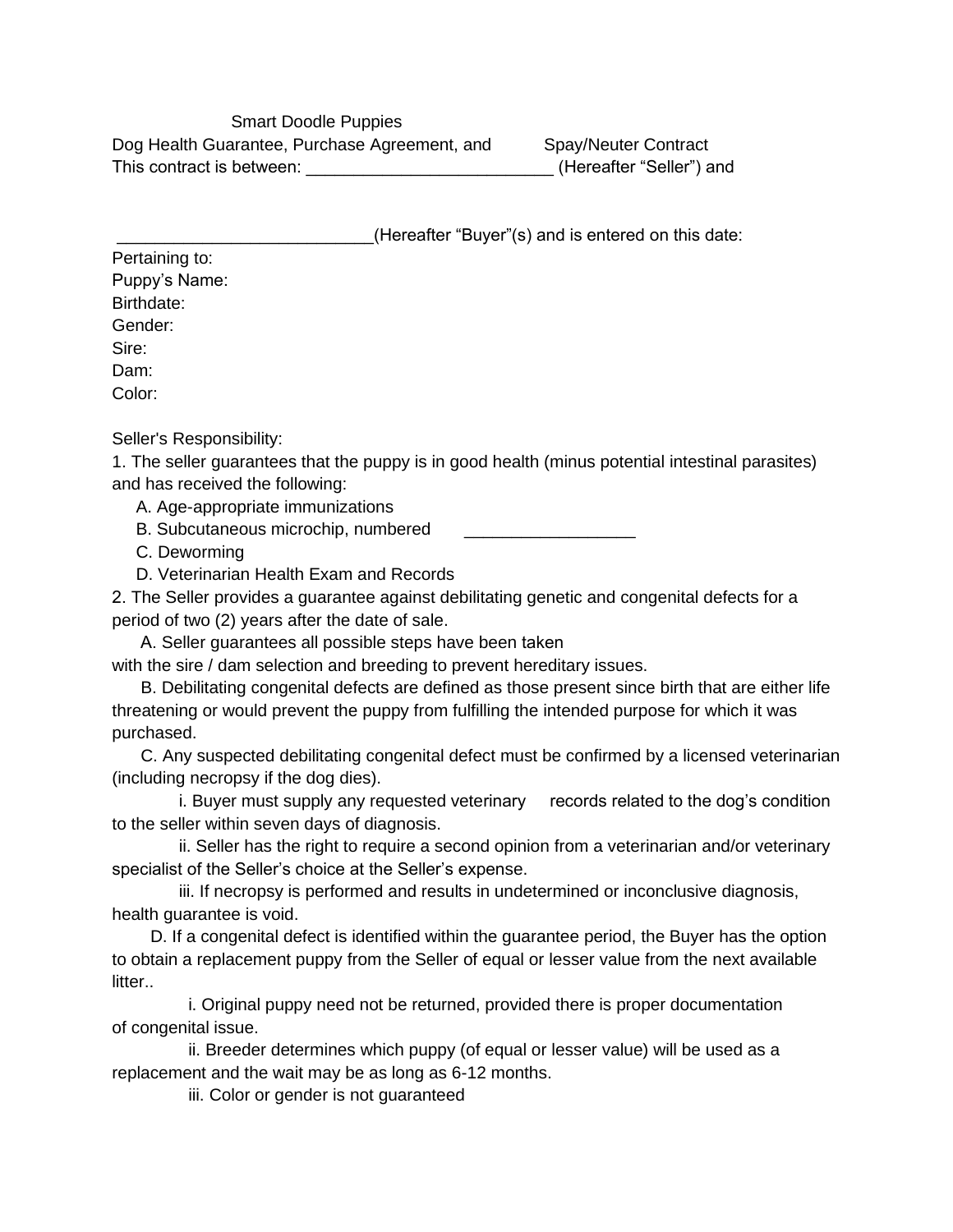iv. Shipping fees will not be refunded, and any costs associated with shipping replacement puppy are to be covered by Buyer.

E. If the puppy is euthanized or in any way disposed of, without a second opinion from the seller's veterinarian, the buyer waives all rights to a replacement puppy.

F. This guarantee does not include viral illnesses, infections, improper bites, stressrelated illness, hernias, hypoglycemia, parasites (including Giardia or Coccidiosis), cancer or endocrine disorders. It also does not include any illness due to the ingestion of foreign objects, food, chemicals or physical injury.

G. No warranties or guarantees, expressed or implied, are made under this contract except as stated.

H. This guarantee is non-transferable.

3. It is to be clearly understood, that the Seller does NOT, under any circumstances, accept responsibility for any veterinarian and/or health care expense.

Buyer's Responsibility:

1. The Buyer agrees to pay the Seller a total sum of  $$$  \$ include shipping.

2. The Buyer bears all costs relating to the sale of the above animal, including transportation. The risk of loss or injury to the above animal is on the Buyer at all times after the puppy leaves the Seller.

3. The Buyer agrees to have the puppy examined by a licensed veterinarian within three (3) business days of taking possession.

A. If the puppy is found to be in poor health, the Buyer has the option of returning the puppy to the Seller, at the Buyer's cost, for a full refund.

B. The Buyer will provide a written statement from a licensed veterinarian clearly stating the defector illness.

D. Please ensure that the puppy is kept in a kennel or held in the waiting room of a veterinary office, and that the exam room is properly disinfected before the appointment.

E. Do not let the puppy walk on the floor in the veterinary office and ensure the room was cleaned prior to putting your puppy on the table. I recommend bringing a clean towel or blanket with you to be safe.

4. The Buyer is responsible for all medical expenses associated with the treatment of intestinal parasites if the puppy is diagnosed, (even if the puppy has parasites present when sent home).

A. If you are not willing to treat puppy parasites (sometimes more than one treatment is needed), then please do not buy a puppy.

B. It is common for puppy parasites to flourish after joining their new family (stress and change accommodate this).

C. Most parasites can be contagious, and it is possible that other dogs in the house can get them.

D. Do not let your other dogs eat the puppy's feces and clean it up immediately using proper cleaning chemicals.

5. The buyer agrees to provide the best possible care for their puppy for the duration of his or her life. This includes but is not limited to: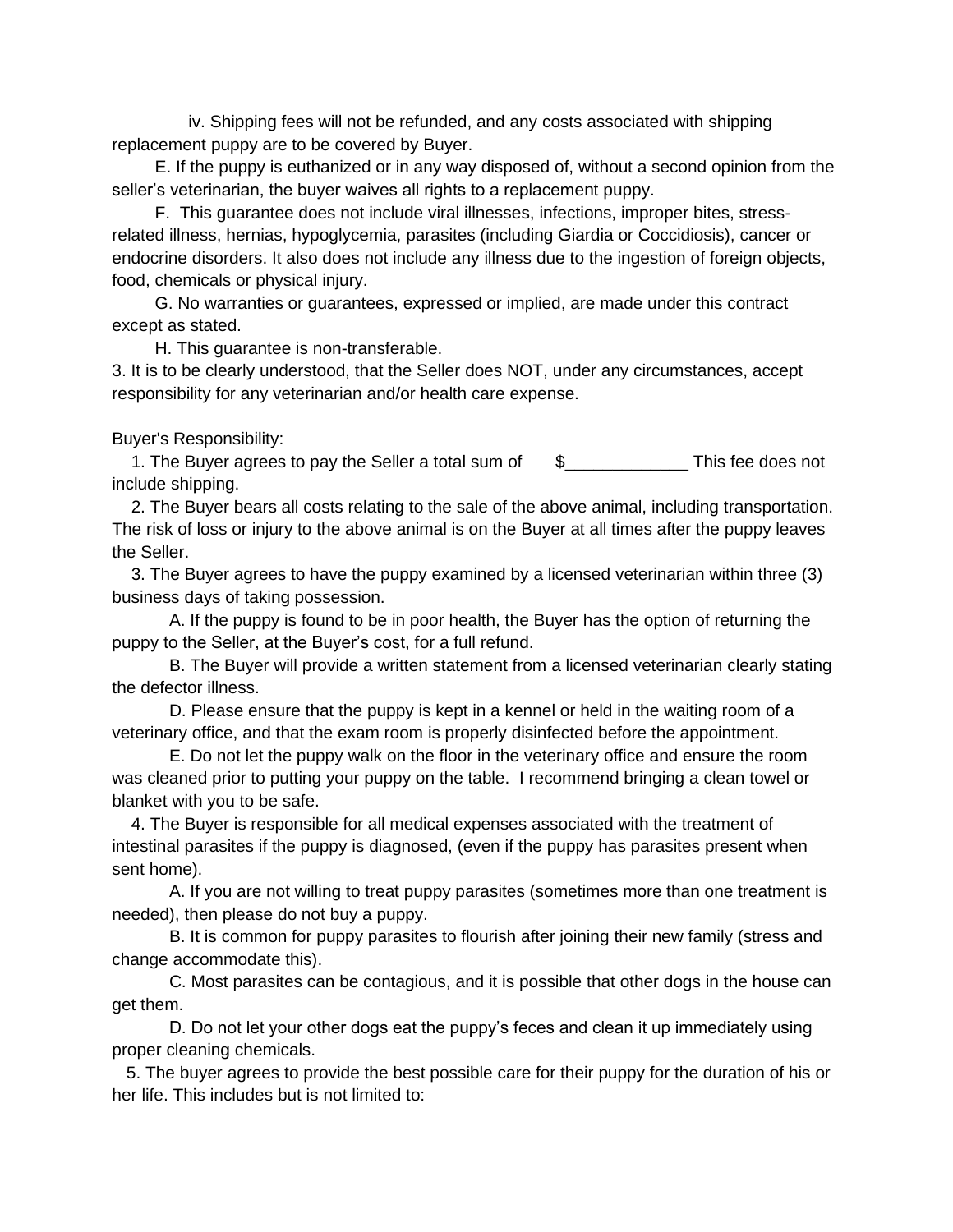A. Housing the puppy indoors

B. Feeding only a premium quality, complete food such as PawTree or using a balanced recipe for fresh food.

C. Maintaining their puppy (dog) at a healthy weight

D. Having their puppy seen by a licensed veterinarian for a wellness exam annually

E. Taking their puppy to the licensed veterinarian if he or she gets sick or is injured

F. Only doing "core" vaccines and any required by your state, but not over vaccinating. Instead, having titers done to confirm immunity.

G. Administering heartworm preventative medication (if living in an area of concern) or the time of year when there are mosquitos

H. Administering topical flea and tick preventative medication (DO NOT administer any type of oral flea and tick preventative medication)

I. Registration of microchip

6. The Seller highly recommends the Buyer provide basic obedience training with their puppy within the first year of owning their dog. I start way earlier that a year. Please consider Baxter and Bella online, lifetime membership for puppy/dog training. It's amazing and you can get 25% off with our discount code SDP

7. The Buyer agrees to postpone strenuous, forced exercise until after their puppy is over one (1) year of age to minimize joint damage as puppies develop. Please refer to exercise guidelines.

8. The Buyer agrees to contact the Seller immediately and surrender the puppy to the Seller if the Buyer determines they are unable to keep their puppy for any reason. The buyer agrees to never rehome the puppy themselves. Any possible refund will be determined on a case by case basis at Seller's discretion once puppy is rehomed by Seller.

9. The Buyer agrees to never place their puppy with a rescue group, in a shelter, pound, or similar facility or research laboratory.

10. The Buyer allows the Seller to use any pictures of the dog that the Buyer posts on social media for the purposes of reposting and sharing on Facebook, Instagram, their website, Twitter, YouTube, etc. or in any manner they choose.

Spay and Neuter Contract:

1. It is understood that at the time of sale that the puppy is NOT to be used for breeding. It is a representation of its breed, and it is structurally and temperamentally suited for a companion and / or working dog. It is being sold as a pet without breeding rights.

2. Spaying/neutering/gonad sparing surgery (GSS) by a licensed, reputable veterinarian is required on the above puppy between the ages of eleven (11) and fourteen (14) months of age.

A. Proof of this, in the form of a Certificate of Spay/Neuter from the Veterinarian, must be forwarded to the Seller by the time the puppy reaches 15 months of age. Please see information on why early spay or neutering is not beneficial for your puppy.

B. Failure to comply with this agreement by the date below, unless otherwise agreed to in writing, will be considered a breach of the Contract. Failure to comply with this Spay and Neuter Contract will result in litigation where the Seller will sue for damages in the amount of \$30,000 for liquidated damages